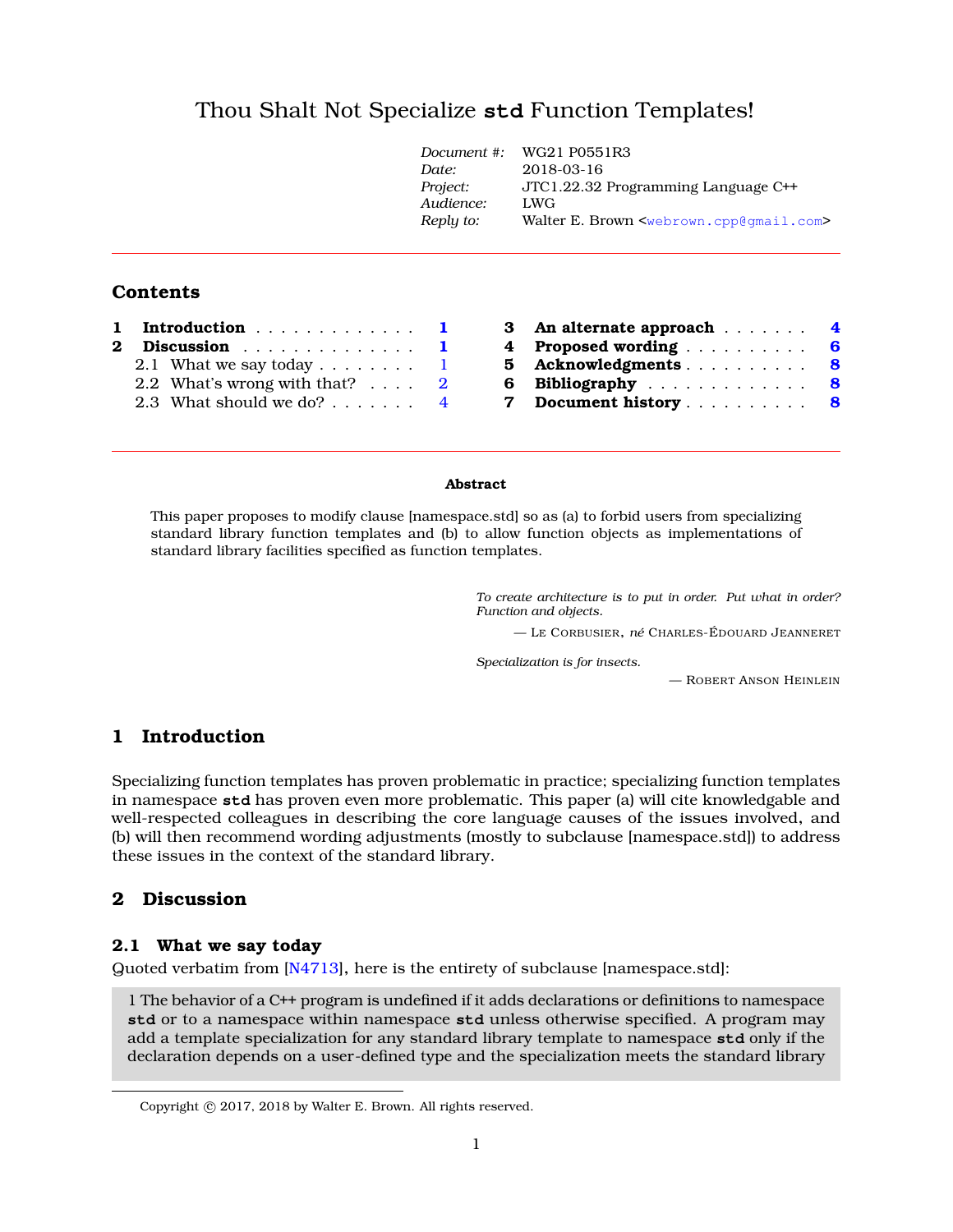requirements for the original template and is not explicitly prohibited.

[Footnote: Any library code that instantiates other library templates must be prepared to work adequately with any user-supplied specialization that meets the minimum requirements of this document.]

2 The behavior of a C++ program is undefined if it declares an explicit or partial specialization of any standard library variable template, except where explicitly permitted by the specification of that variable template.

3 The behavior of a C++ program is undefined if it declares

(3.1) — an explicit specialization of any member function of a standard library class template, or

(3.2) — an explicit specialization of any member function template of a standard library class or class template, or

(3.3) — an explicit or partial specialization of any member class template of a standard library class or class template, or

 $(3.4)$  — a deduction guide for any standard library class template.

A program may explicitly instantiate a template defined in the standard library only if the declaration depends on the name of a user-defined type and the instantiation meets the standard library requirements for the original template.

4 A translation unit shall not declare namespace **std** to be an inline namespace (10.3.1).

(Note that paragraph 2 and bullet 3.4 are relatively recent additions to this specification.)

### <span id="page-1-0"></span>**2.2 What's wrong with that?**

Let's start with a simple example in which the name **g** is obviously overloaded:

|              |              | 1 template <class <math="">T&gt; void q( T const &amp; );</class> | // function template                                  |
|--------------|--------------|-------------------------------------------------------------------|-------------------------------------------------------|
|              | 2 template<> |                                                                   | void $g($ int const & $);$ // explicit specialization |
| $\mathbf{3}$ |              | $void q ( double )$ ;                                             | // function                                           |

Given these declarations and considering such calls as **g(42)**, **g(4.2)**, **g('4')**, or **g("4.2")**, what's the maximum size of the set of candidate functions that would be considered during overload resolution? Many C++ programmers seem surprised by the answer.

STOP! Please have an answer in mind before reading further.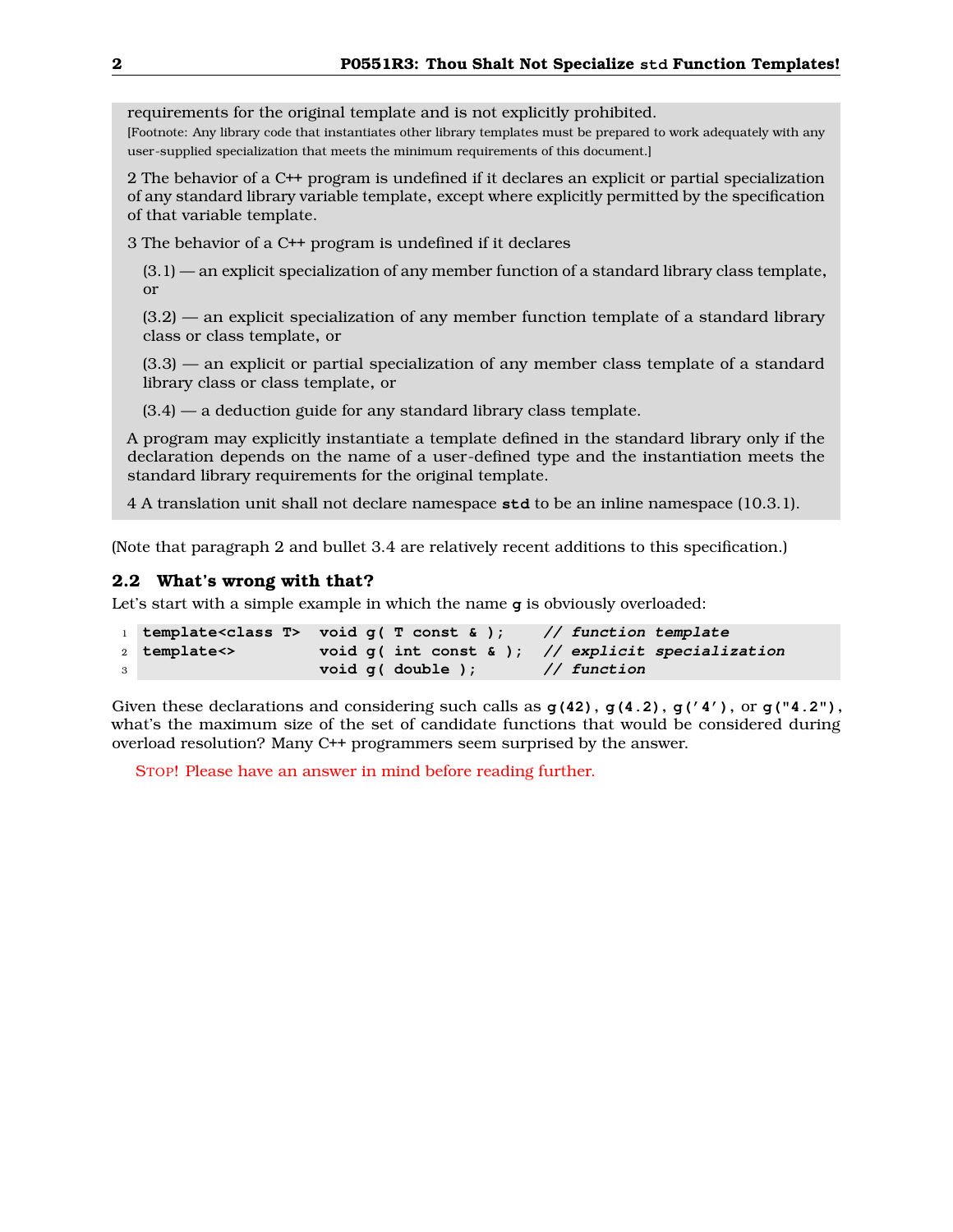SPOILER ALERT! ©

Answer: The overload set described above would consist of at most only two candidates:

- the function **g(double)** (declared in line 3 above), and
- **g<T>(T const&)**, a compiler-synthesized function template specialization of the primary template (line 1 above), with the type **T** deduced from the type of the call's argument.

Most programmers seem to understand that the ordinary function (line 3) should participate in overload resolution. However, experience suggests that many C++ programmers expect the set of candidates for overload resolution to include the primary template (line 1), the explicit specialization (line 2), or both.

Re line 1: Given that the compiler is trying to find a function to call, no primary template can be a candidate: overload resolution considers only function declarations, and a primary template is, after all, not a function. However, a function can be compiler-synthesized from a primary function template — ultimately, that's the purpose of declaring a template.

Re line 2: Explicit specializations are never candidates to participate in overload resolution. However, if overload resolution selects the synthesized specialization as the better match, then partial ordering will determine whether it is (a) the explicit template specialization or (b) the synthesized template specialization that is to be (instantiated, if needed, and then) called.

As proclaimed by several C++ *cognoscenti*, it is for these reasons a poor C++ programming practice to specialize a function template, especially so in namespace **std**. Here are representative summary explanations and advice:

- Herb Sutter: "specializations don't participate in overloading. . . . If you want to customize a function base template and want that customization to participate in overload resolution (or, to always be used in the case of exact match), make it a plain old function, not a specialization. And, if you do provide overloads, avoid also providing specializations."
- David Abrahams: "it's wrong to use function template specialization [because] it interacts in bad ways with overloads. . . . For example, if you specialize the regular **std::swap** for **std::vector<mytype>&**, your specialization won't get chosen over the standard's **vector**specific **swap**, because specializations aren't considered during overload resolution."[2](#page-2-1)
- Howard Hinnant: "this issue has been settled for a long time. . . . Disregard Dave's expert opinion/answer in this area at your own peril."[3](#page-2-2)
- Eric Niebler: "[because of] the decidedly wonky way C++ resolves function calls in templates. . . , [w]e make an unqualified call to **swap** in order to find an overload that might be defined in . . . associated namespaces. . . , and we do **using std::swap** so that, on the off-chance that there is no such overload, we find the default version defined in the **std** namespace."[4](#page-2-3)
- High Integrity C++ Coding Standard: "Overload resolution does not take into account explicit specializations of function templates. Only after overload resolution has chosen a function template will any explicit specializations be considered."[5](#page-2-4)

<span id="page-2-0"></span><sup>&</sup>lt;sup>1</sup>Herb Sutter: "Why Not Specialize Function Templates?" <http://www.gotw.ca/publications/mill17.htm>, 2009 (retrieved 2016–10–17). Originally published in *C/C++ Users Journal*, 19(7), July 2001.

<span id="page-2-1"></span><sup>2</sup>David Abrahams: Reply to "How to overload **std::swap()**." [http://stackoverflow.com/questions/11562/how-to](http://stackoverflow.com/questions/11562/how-to-overload-stdswap#comment-5729583)[overload-stdswap#comment-5729583](http://stackoverflow.com/questions/11562/how-to-overload-stdswap#comment-5729583), 2011–02–24 (retrieved 2016–10–17).

<span id="page-2-2"></span><sup>3</sup>Howard Hinnant: Reply to "How to overload **std::swap()**." [http://stackoverflow.com/questions/11562/how-to](http://stackoverflow.com/questions/11562/how-to-overload-stdswap#8439357)[overload-stdswap#8439357](http://stackoverflow.com/questions/11562/how-to-overload-stdswap#8439357), 2011–12–08 (retrieved 2016–10–17).

<span id="page-2-3"></span><sup>4</sup>Eric Niebler: "Customization Point Design in C++11 and Beyond." [http://ericniebler.com/2014/10/21/](http://ericniebler.com/2014/10/21/customization-point-design-in-c11-and-beyond) [customization-point-design-in-c11-and-beyond](http://ericniebler.com/2014/10/21/customization-point-design-in-c11-and-beyond), 2014–10–21 (retrieved 2016–10–17).

<span id="page-2-4"></span> $^5$ Programming Research Ltd.: "Do not explicitly specialize a function template that is overloaded with other templates," In *High Integrity C++ Coding Standard, version 4.0*, 2013–10–03 (retrieved 2016–10–20). [http://www.codingstandard.](http://www.codingstandard.com/rule/14-2-2-do-not-explicitly-specialize-a-function-template-that-is-overloaded-with-other-templates/) [com/rule/14-2-2-do-not-explicitly-specialize-a-function-template-that-is-overloaded-with-other-templates/.](http://www.codingstandard.com/rule/14-2-2-do-not-explicitly-specialize-a-function-template-that-is-overloaded-with-other-templates/)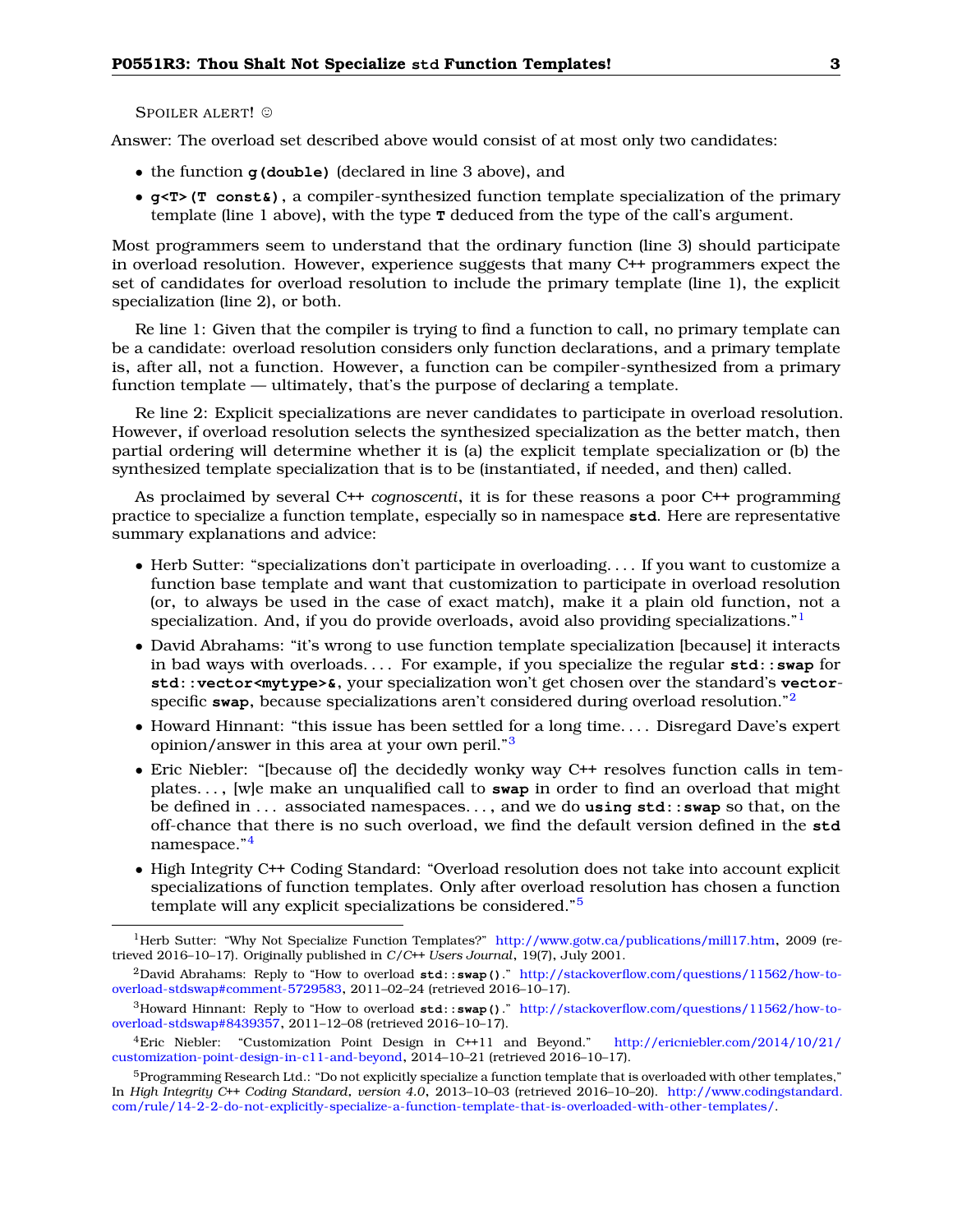While this issue has been known for over 15 years, it seems not particulary well known among the general population of C++ programmers. Moreover, the wording in [namespace.std] is still, even today, being tweaked, $^6$  $^6$  and there are papers (e.g., [N $4381$ ]) considering further refinements in customizing library-provided function templates.

#### <span id="page-3-0"></span>**2.3 What should we do?**

We propose measures to address the present uncomfortable situation regarding user customization of function templates in the standard library. In the following summary of our proposal, let **F** denote an arbitrary standard library facility that is specified as a non-member function template. (Prominent examples of such an **F** include **begin**, **swap**, and **forward**.)

- 1. First, let's prohibit programs from *specializing* any such **F**. (This is in addition to the long-standing prohibition against *overloading* any such **F** in namespace **std**.)
- 2. Then, despite **F**'s specification as a function template, let's permit implementations to code **F** in the form of an instantiated function object that has the specified template parameters, function parameters, and return type.

Together, these adjustments will not only reduce programmer uncertainty regarding customization of standard library facilities ("should I specialize or should I overload?"), they will also allow standard library implementors to provide *customization points*[7](#page-3-3) that will smoothly interoperate with overloads provided by users in their own namespaces, thus avoiding surprises due to (common) misunderstandings of interactions of specialization and overloading.

Finally, we note that [\[P0684R0\]](#page-7-5) has already proposed "rules for well-behaved user code." Among these rules (which were discussed and generally endorsed during WG21's recent Toronto meeting), we find the following to be of special relevance with respect to the present proposal:

- Do not define names in namespace std . . . , except as specifically directed for library extension points.
- Do not forward declare symbols from namespace std.
- Do not take the address of functions or member functions in namespace std. More generally, do not depend on the signature of standard APIs — assume only that it is callable as specified.
- Do not depend on the presence or absence of APIs . . . .

<span id="page-3-1"></span>We believe that the present proposal is entirely consistent with this recommended approach.

### **3 An alternate approach**

The Ranges TS [\[N4684\]](#page-7-6) specifies customization point functionality that overlaps what we propose above, but that also appears to go into far greater detail about implementation techniques. We are uncertain that all these implementation details are truly necessary to its specification of customization points.

For example, the following extensive details (cross-references elided) are provided as a "convention" in the TS subclause "Customization Point Objects" [customization.point.object]:

<span id="page-3-2"></span><sup>6</sup>See, for example, LWG Issue 2139, "What is a *user-defined* type?" In *C++ Standard Library Active Issues List (Revision D012)*, revised 2016–12–18 at 14:12:32 UTC (retrieved 2016–12–20), [http://wg21.link/lwg2139.](http://wg21.link/lwg2139)

<span id="page-3-3"></span><sup>&</sup>lt;sup>7</sup> According to [\[N4381\]](#page-7-4), "A customization point  $\ldots$  is a function used by the Standard Library that can be overloaded on user-defined types in the user's namespace and that is found by argument-dependent lookup." Less formally, Eric Niebler defines customization points as "hooks used by generic code that end-users can specialize to customize the behavior for their types." See "Customization Point Design in C++11 and Beyond." 2014–10–21 (retrieved 2017–01–26). [http://ericniebler.com/2014/10/21/customization-point-design-in-c11-and-beyond/.](http://ericniebler.com/2014/10/21/customization-point-design-in-c11-and-beyond/)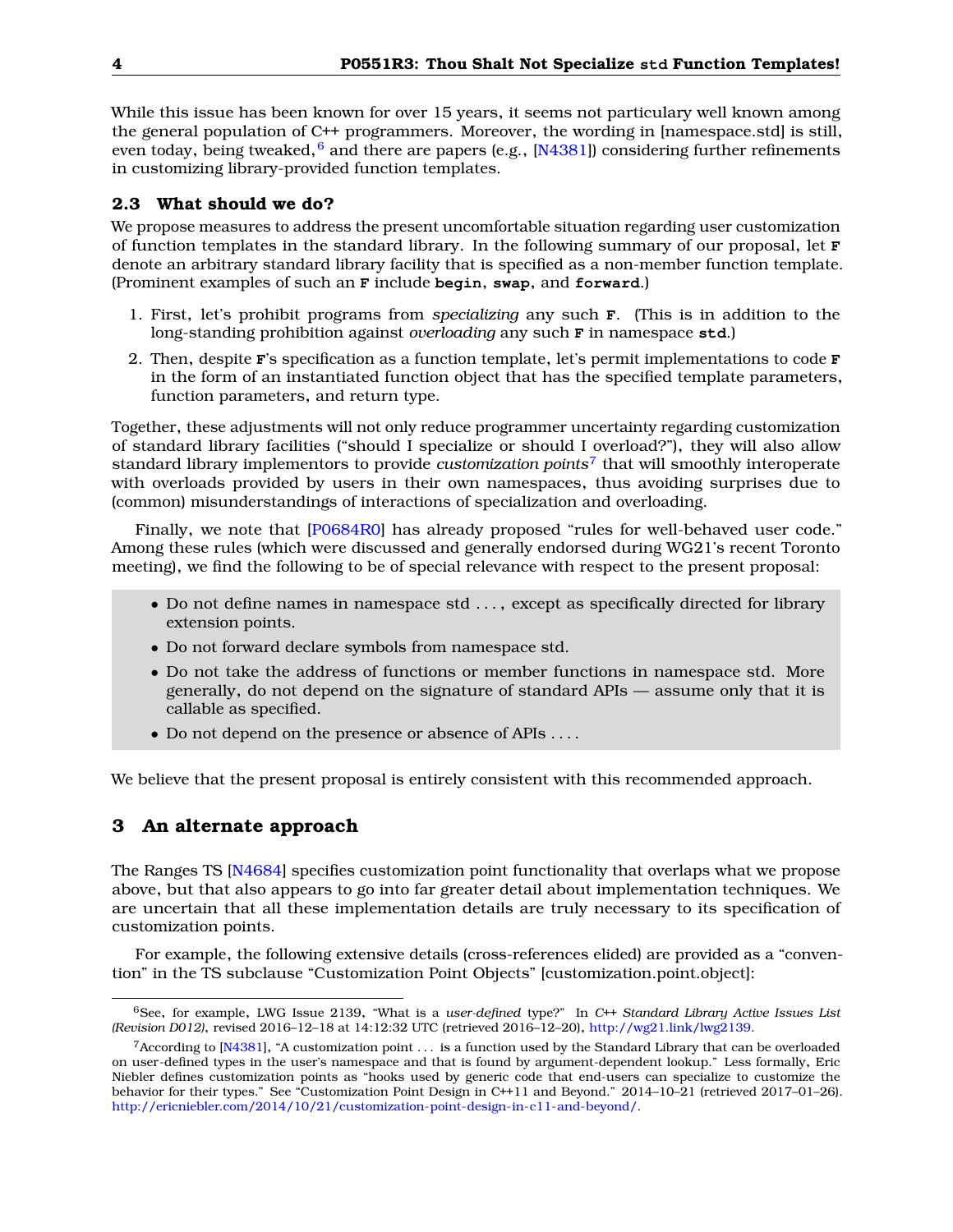1 A *customization point object* is a function object with a literal class type that interacts with user-defined types while enforcing semantic requirements on that interaction.

2 The type of a customization point object shall satisfy **Semiregular**.

3 All instances of a specific customization point object type shall be equal.

4 The type of a customization point object **T** shall satisfy **Invocable<const T,Args...>()** when the types of **Args...** meet the requirements specified in that customization point object's definition. Otherwise, **T** shall not have a function call operator that participates in overload resolution.

5 Each customization point object type constrains its return type to satisfy a particular concept.

6 The library defines several named customization point objects. In every translation unit where such a name is defined, it shall refer to the same instance of the customization point object.

7 [ *Note:* Many of the customization point objects in the library evaluate function call expressions with an unqualified name which results in a call to a user-defined function found by argument dependent name lookup. To preclude such an expression resulting in a call to unconstrained functions with the same name in namespace **std**, customization point objects specify that lookup for these expressions is performed in a context that includes deleted overloads matching the signatures of overloads defined in namespace **std**. When the deleted overloads are viable, user-defined overloads must be more specialized or more constrained to be used by a customization point object. *— end note* ]

In addition to the above "convention," each customization point specification carries significant additional verbiage regarding its implementation. For example, here is the further specification (cross-references again elided) of **swap** from the TS's [utility.swap]:

1 The name **swap** denotes a customization point object. The effect of the expression **ranges:: swap(E1, E2)** for some expressions **E1** and **E2** is equivalent to:

 $(1.1)$  — **(void) swap(E1, E2)**, if that expression is valid, with overload resolution performed in a context that includes the declarations

**template <class T> void swap(T&, T&) = delete; template <class T, size\_t N> void swap(T(&)[N], T(&)[N]) = delete;**

and does not include a declaration of **ranges::swap**. If the function selected by overload resolution does not exchange the values denoted by **E1** and **E2**, the program is ill-formed with no diagnostic required.

- $(1.2)$  Otherwise, **(void)** swap ranges **(E1, E2)** if **E1** and **E2** are lvalues of array types of equal extent and **ranges::swap(\*(E1),\*(E2))** is a valid expression, except that **noexcept(ranges::swap(E1,E2))** is equal to **noexcept(ranges::swap(\*(E1), \*(E2)))**.
- (1.3) Otherwise, if **E1** and **E2** are lvalues of the same type **T** which meets the syntactic requirements of **MoveConstructible<T>()** and **Assignable<T&,T>()**, exchanges the denoted values. **ranges::swap(E1,E2)** is a constant expression if the constructor selected by overload resolution for **T{std::move(E1)}** is a constexpr constructor and the expression **E1 = std::move(E2)** can appear in a constexpr function. **noexcept( ranges::swap(E1,E2))** is equal to **is\_nothrow\_move\_constructible<T>::value && is\_nothrow\_move\_assignableT>::value**. If either **MoveConstructible** or **Assignable** is not satisfied, the program is ill-formed with no diagnostic required.
- (1.4) Otherwise, **ranges::swap(E1,E2)** is ill-formed.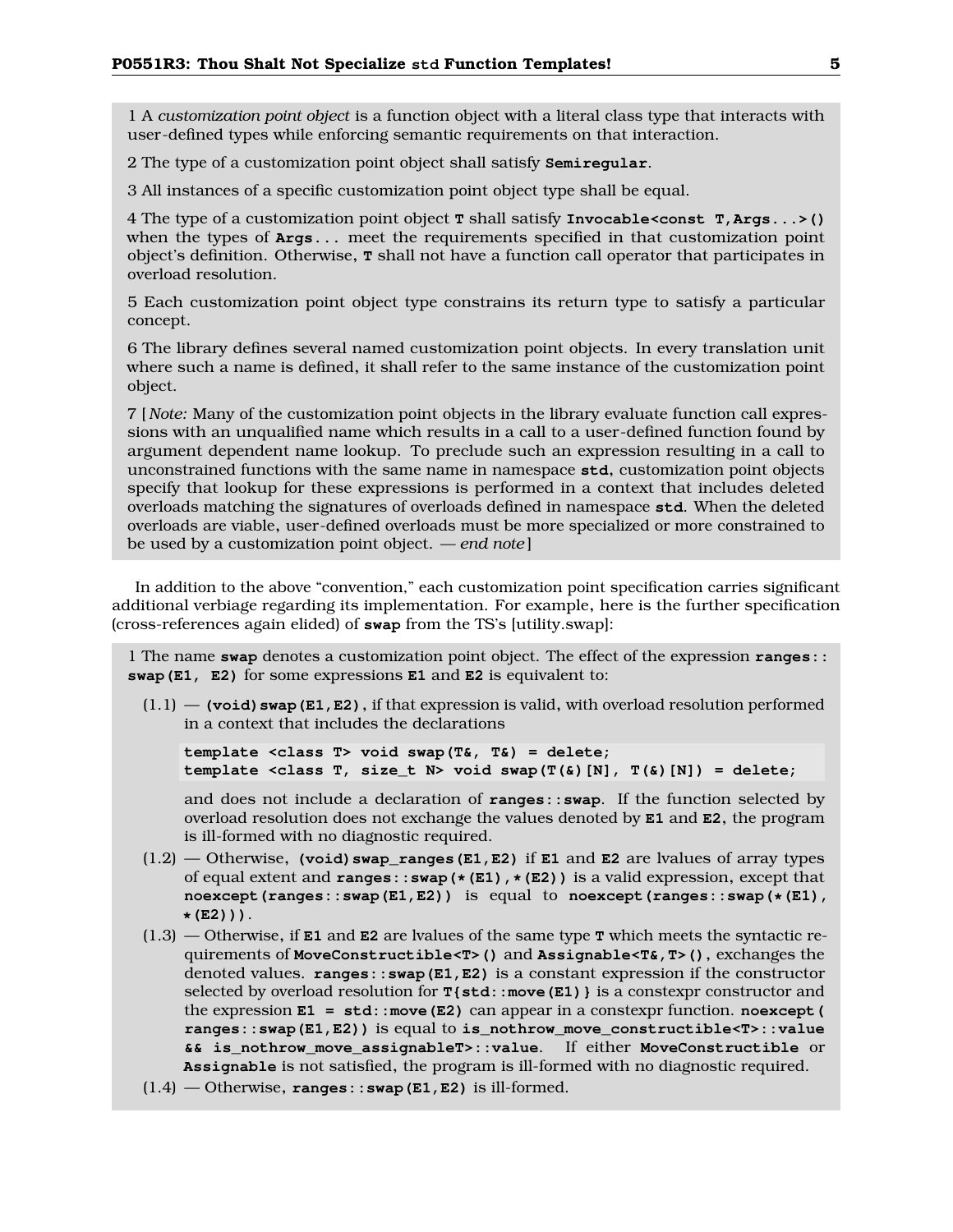2 *Remark:* Whenever **ranges::swap(E1,E2)** is a valid expression, it exchanges the values denoted by **E1** and **E2** and has type **void**.

There is a similarly detailed amount of additional specification for each of the other customization points in the TS: **iter\_move**, **iter\_swap**, **begin**, **end**, **cbegin**, **cend**, **rbegin**, **rend**, **crbegin**, **crend**, **size**, **empty**, **data**, and **cdata**. Despite all this bulk, the TS does not speak to the fundamental issue we seek to address, namely to forbid user code from providing inconsistent reinterpretations of standard library features. It seems plausible that some hybrid of the two approaches may prove beneficial, but this paper proposes a minimalist approach in order to provide a contrasting viewpoint.

### <span id="page-5-0"></span>**4 Proposed wording**[8](#page-5-1)

#### **4.1** Adjust [namespace.std] as shown:

1 TheUnless otherwise specified, the behavior of a C++ program is undefined if it adds declarations or definitions to namespace **std** or to a namespace within namespace **std** unless otherwise specified.

2 AUnless explicitly prohibited, a program may add a template specialization for any standard library class template to namespace std only if provided that (a) the added declaration depends on aat least one user-defined type and (b) the specialization meets the standard library requirements for the original template and is not explicitly prohibited.

[Footnote: Any library code that instantiates other library templates must be prepared to work adequately with any user-supplied specialization that meets the minimum requirements of this document.]

23 The behavior of a C++ program is undefined if it declares an explicit or partial specialization of any standard library variable template, except where explicitly permitted by the specification of that variable template.

34 The behavior of a C++ program is undefined if it declares

 $(34.1)$  — an explicit specialization of any member function of a standard library class template, or

 $(34.2)$  — an explicit specialization of any member function template of a standard library class or class template, or

 $(34.3)$  — an explicit or partial specialization of any member class template of a standard library class or class template, or

 $(34.4)$  — a deduction guide for any standard library class template.

5 A program may explicitly instantiate a class template defined in the standard library only if the declaration (a) depends on the name of aat least one user-defined type and (b) the instantiation meets the standard library requirements for the original template.

6 Let **F** denote a standard library function ([global.functions]), a standard library static member function, or an instantiation of a standard library function template. Unless **F** is designated an *addressable function*, the behavior of a C++ program is unspecified (possibly ill-formed) if it explicitly or implicitly attempts to form a pointer to **F**. [ *Note:* Possible means of forming such pointers include application of the unary **&** operator ([expr.unary.op]), **addressof** ([specialized.addressof]), or a function-to-pointer standard conversion ([conv.func]). *— end note* ] Moreover, the behavior of a C++ program is unspecified (possibly ill-formed) if it attempts to form a reference to **F**

<span id="page-5-1"></span><sup>&</sup>lt;sup>8</sup>All proposed additions and deletions are relative to the post-Albuquerque Working Draft [\[N4713\]](#page-7-3). Editorial notes are displayed against a gray background.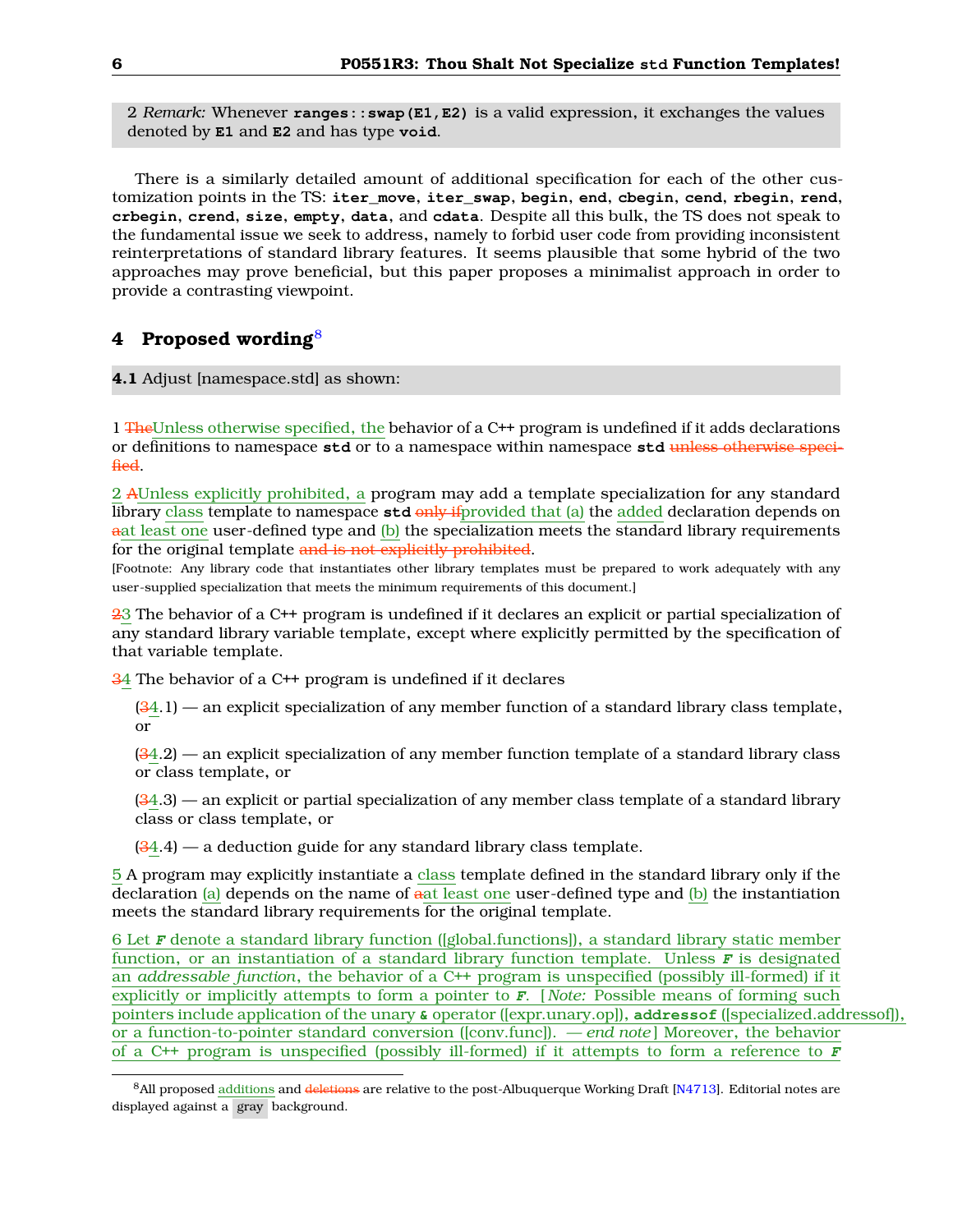or if it attempts to form a pointer-to-member designating either a standard library non-static member function ([member.functions]) or an instantiation of a standard library member function template.

7 Other than in namespace **std** or in a namespace within namespace **std**, a program may provide an overload for any library function template designated as a *customization point*, provided that (a) the overload's declaration depends on at least one user-defined type and (b) the overload meets the standard library requirements for the customization point. [ *Note:* This permits a (qualified or unqualified) call to the customization point to invoke the most appropriate overload for the given arguments.]

[Footnote: Any library customization point must be prepared to work adequately with any user-defined overload that meets the minimum requirements of this document. Therefore an implementation may elect, under the as-if rule ([intro.execution]), to provide any customization point in the form of an instantiated function object ([function.objects]) even though the customization point's specification is in the form of a function template. The template parameters of each such function object and the function parameters and return type of the object's **operator()** must match those of the corresponding customization point's specification.]

48 A translation unit shall not declare namespace **std** to be an inline namespace (10.3.1).

**4.2** Where and as shown, designate the following standard library components as customization points: (a) **swap**; (b) the range access algorithms **begin**, **end**, and their variants; and (c) the container access algorithms **size**, **empty**, and **data**.

[utility.swap] 1 *Remarks:* This function is a designated customization point ([namespace.std]] and shall not participate in overload resolution unless . . . .

[iterator.range] 1 In addition to being available via inclusion of the **<iterator>** header, the function templates in 27.7 are available when any of the following headers are included: **<array>**, **<deque>**, **<forward\_list>**, . . . , and **<vector>**. Each of these templates is a designated customization point ([namespace.std]].

[iterator.container] 1 In addition to being available via inclusion of the **<iterator>** header, the function templates in 27.8 are available when any of the following headers are included: **<array>**, **<deque>**, **<forward\_list>**, . . . , and **<vector>**. Each of these templates is a designated customization point ([namespace.std]].

**4.3** Where and as shown, designate the standard library's manipulators as addressable functions:

[fmtflags.manip] 1 Each function specified in this subclause is a designated addressable function ([namespace.std]].

[adjustfield.manip] 1 Each function specified in this subclause is a designated addressable function ([namespace.std]].

[basefield.manip] 1 Each function specified in this subclause is a designated addressable function ([namespace.std]].

[floatfield.manip] 1 Each function specified in this subclause is a designated addressable function ([namespace.std]].

[istream.manip] 3 *Remarks:* Each instantiation of this function template is a designated addressable function ([namespace.std]].

[ostream.manip] 1 Each instantiation of a function template specified in this subclause is a designated addressable function ([namespace.std]].